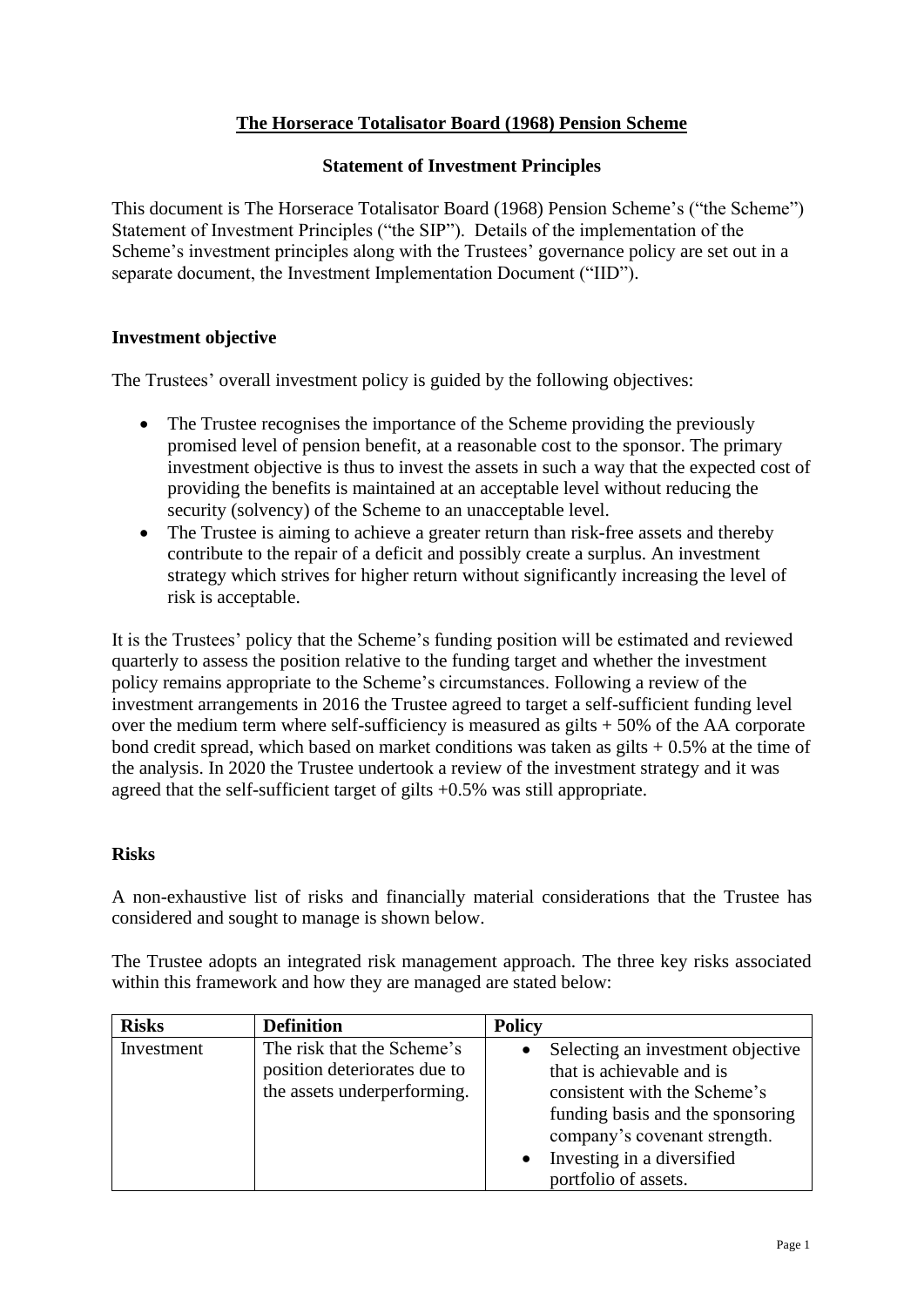| Funding  | The extent to which there<br>are insufficient Scheme<br>assets available to cover<br>ongoing and future liability<br>cash flows.    | $\bullet$ | Funding risk is considered as part<br>of the investment strategy review<br>and the actuarial valuation.<br>The Trustee will agree an<br>appropriate basis in conjunction<br>with the investment strategy to<br>ensure an appropriate journey<br>plan is agreed to manage funding<br>risk over time. |
|----------|-------------------------------------------------------------------------------------------------------------------------------------|-----------|-----------------------------------------------------------------------------------------------------------------------------------------------------------------------------------------------------------------------------------------------------------------------------------------------------|
| Covenant | The risk that the sponsoring<br>company becomes unable to<br>continue providing the<br>required financial support to<br>the Scheme. |           | When developing the Scheme's<br>investment and funding<br>objectives, the Trustee takes<br>account of the strength of the<br>covenant ensuring the level of<br>risk the Scheme is exposed to is<br>at an appropriate level for the<br>covenant to support.                                          |

The Scheme is exposed to a number of underlying risks relating to the Scheme's investment strategy, these are summarised below:

| <b>Risk</b>    | Definition                      | Policy                                     |
|----------------|---------------------------------|--------------------------------------------|
| Interest rates | The risk of mismatch            | To target a hedge of c.84% on a self       |
| and inflation  | between the value of the        | sufficiency basis (liabilities not covered |
|                | Scheme assets and present       | by the buy-in) of these risks on a self-   |
|                | value of liabilities from       | sufficiency basis. This is expected to     |
|                | changes in interest rates and   | move to 100% hedged over time.             |
|                | inflation expectations.         |                                            |
| Liquidity      | Difficulties in raising         | To maintain a sufficient allocation to     |
|                | sufficient cash when            | liquid assets so that there is a prudent   |
|                | required without adversely      | buffer to pay members benefits as they     |
|                | impacting the fair market       | fall due (including transfer values), and  |
|                | value of the investment.        | to provide collateral to the LDI manager.  |
|                |                                 |                                            |
| Market         | Experiencing losses due to      | To remain appropriately diversified and    |
|                | factors that affect the overall | hedge away any unrewarded risks, where     |
|                | performance of the financial    | practicable.                               |
|                | markets.                        |                                            |
| Credit         | Default on payments due as      | To diversify this risk by investing in a   |
|                | part of a financial security    | range of credit markets across different   |
|                | contract.                       | geographies and sectors.                   |
| Environmental, | Exposure to Environmental,      | The Trustee monitors the mangers on an     |
| Social and     | Social and Governance           | ongoing basis.                             |
| Governance     | factors, including but not      |                                            |
|                | limited to climate change,      |                                            |
|                | which can impact the            |                                            |
|                | performance of the              |                                            |
|                | Scheme's investments.           |                                            |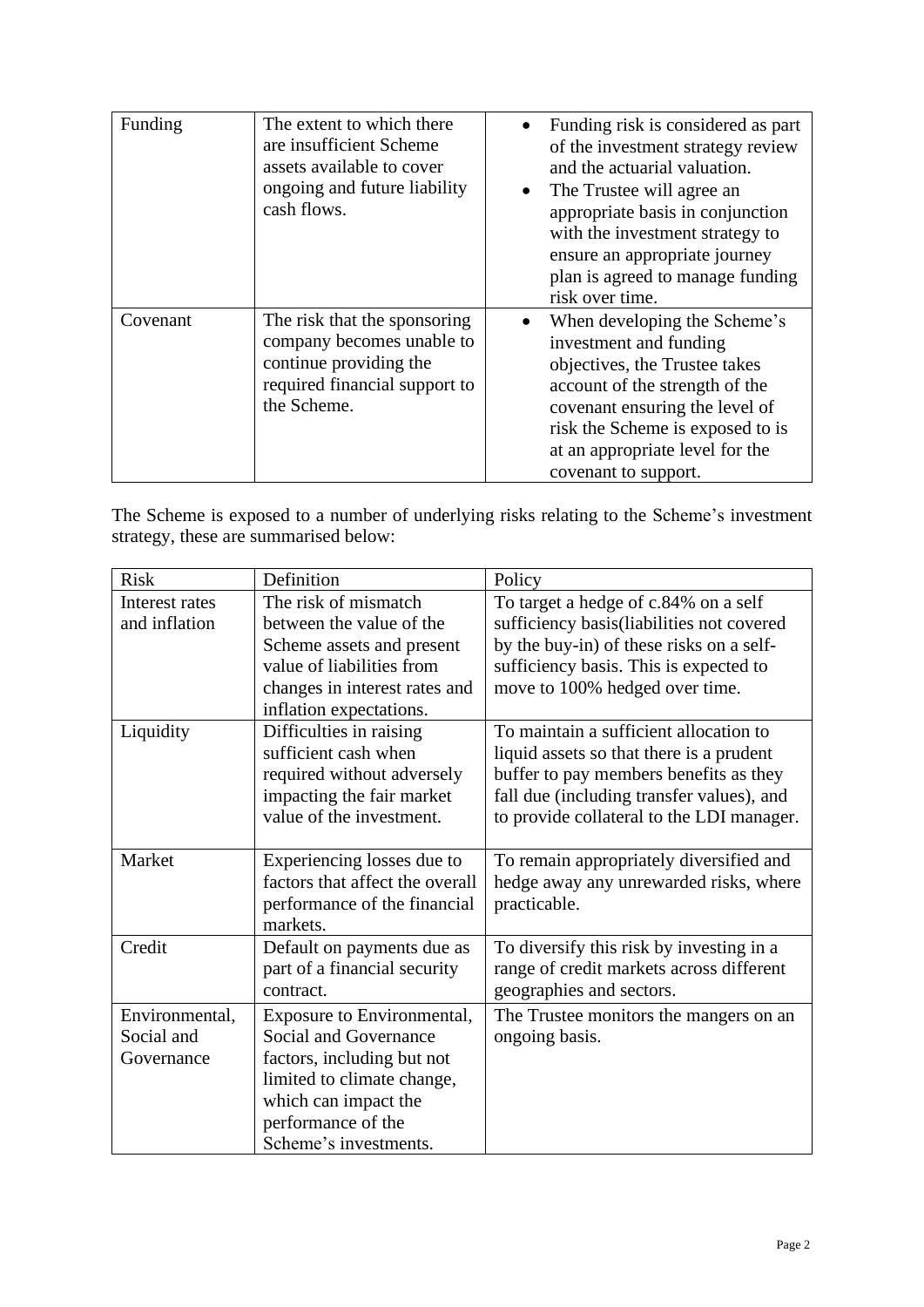| Currency      | The potential for adverse    | The Trustee hedges the Scheme's            |
|---------------|------------------------------|--------------------------------------------|
|               | currency movements to        | currency exposure as much as is deemed     |
|               | have an impact on the        | possible.                                  |
|               | Scheme's investments.        |                                            |
| Non-financial | Any factor that is not       | Non-financial matters are considered in    |
|               | expected to have a financial | the selection, retention or realisation of |
|               | impact on the Scheme's       | investments.                               |
|               | investments.                 |                                            |

## **Investment strategy**

Once an agreed risk tolerance has been established, the balance between different types of investments is determined with advice from the Trustees' Investment Advisers. The Trustee consider a wide range of investments when determining the asset mix.

The Trustee has opted to follow a strategy which is tailored to meet the specific demands of the Scheme's liability profile and funding status, and to be consistent with the Scheme's own objectives. In particular, the Trustee has taken advice from the Scheme's Actuary and from its Investment Adviser regarding the likely sensitivity of the Scheme's financial position to different investment strategies.

The Scheme completed a partial buy-in of pensioner liabilities in May 2013 and a further buy-in top up of pensioner liabilities in September 2015 whereby a portion of the assets are held by an insurance provider with the objective of providing a broad match to the corresponding pensioner liabilities.

In March 2020, the Scheme refined the long-term investment strategy which aims to de-risk the portfolio as monies are distributed from the Scheme's current illiquid investments, Direct Lending and Commercial Real Estate Debt "CRED". As a result, the investment objective is expected to move from  $2.3\%^{(1)}$  to  $0.9\%^{(1)}$  p.a. above the return on UK Government bonds (which are considered to move in a similar fashion to the calculated value of the Scheme's liabilities) over the longer term.

As distributions are received from the illiquid investments, the money will be re-invested in line with the long-term Strategic Asset Allocation. The time to de-risk will be dependent on the speed of the distributions from the illiquid holdings.

The Trustees will monitor the assets and invest according to the long-term Investment Strategy which follows the broad exposures:

|                                                   |                      |                                        | <b>Control Ranges</b>    |
|---------------------------------------------------|----------------------|----------------------------------------|--------------------------|
| <b>Asset Class</b>                                | <b>Current Asset</b> | <b>Long-Term Strategic</b>             |                          |
|                                                   | <b>Allocation</b>    | <b>Asset Allocation</b> <sup>(2)</sup> |                          |
| M&G Diversified Credit                            | 18.6%                | 20.0%                                  | $+/- 5\%$                |
| Direct Lending                                    | 14.4%                | $0.0\%$                                | $+/- 15\%$               |
| <b>CRED</b>                                       | 9.9%                 | $0.0\%$                                | $+/- 15\%$               |
| Liability Driven Investing Funds ("LDI") $^{(3)}$ | 39.4%                | 45.0%                                  |                          |
| L&G Diversified Credit                            | 17.7%                | 15.0%                                  | $\overline{\phantom{a}}$ |
| Buy and Hold Corporate Bonds                      |                      | 20.0%                                  | $+/- 20%$                |
| <b>Total</b>                                      | 100.0%               | 100.0%                                 |                          |

*Note: (1) Investment Advisers long-term best estimate assumptions which were used when setting this investment*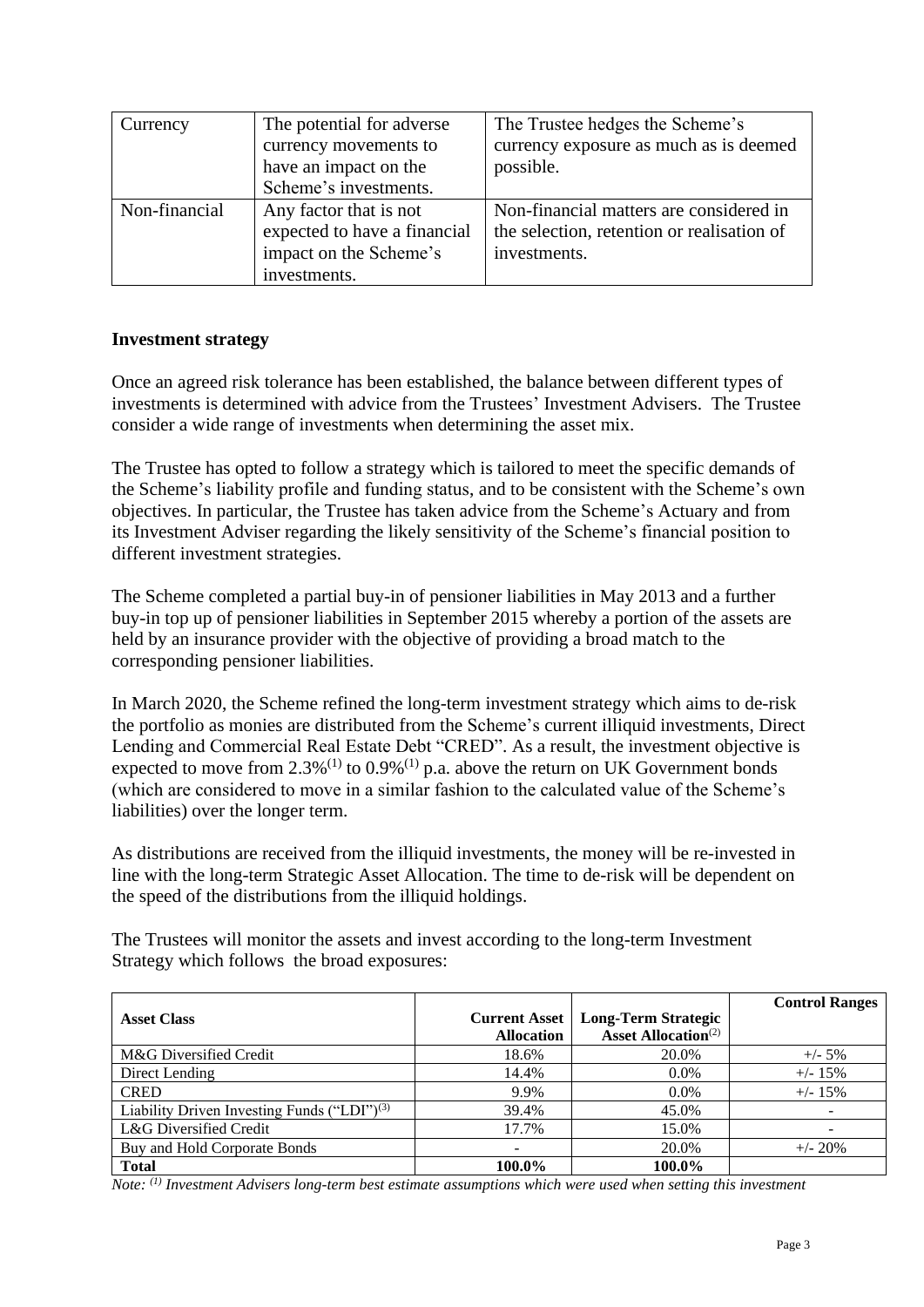*strategy, net of investment management fees, calculated on an arithmetic basis. (2) Current Asset Allocation shown as at 30 June 2020. (3)Economic exposure may be greater due to leverage. Totals may not sum due to rounding. The Scheme's actual asset allocation may deviate from the table due to market movements, active management of the portfolio, and drawdown and distributions from CRED and Direct Lending mandates.*

The Trustee recognises there will be deviations from the Long-Term Strategic Asset Allocation due to the current allocations to the illiquid closed ended vehicles. The Trustee will review the Scheme's Current Asset Allocation relative to the long-term Strategic Asset Allocation on a regular basis to monitor the Scheme's progress to the new strategy.

The Trustee recognises that a key risk for the Scheme is the mismatch between the performance of the assets and the calculated value of the liabilities. This risk is monitored by regularly assessing the funding position and the characteristics of the assets and liabilities. The risk is managed by investing in assets which are expected to perform in excess of the liabilities over the long term, and also by investing in a suitably diversified portfolio of assets with the aim of reducing (as far as possible) volatility relative to the liabilities.

The Trustee has implemented a LDI strategy as well as the partial buy-in to reduce the mismatch between the characteristics of the liabilities and the assets (i.e. the interest rate and inflation risk). Following a review of the Scheme's LDI portfolio in 2019 the current hedge ratio of the Scheme is c.84% of the PV01 (a measure of sensitivity to changes in interest rates) and c.84% of the IE01 (a measure of sensitivity to changes in inflation) of the Scheme's liabilities (which are not covered by the buy-in) on a self-sufficient basis. The Trustee seeks to minimise the inflation and interest rate risks through maximising the Scheme's hedge ratio as much as practically possible. The Scheme's asset allocation to LDI will change over time due to market movements, but it is not appropriate to rebalance back to the initial allocation as doing so would change the hedge ratio. Therefore, the Trustee has not set control ranges for the LDI allocation. . The Scheme's allocation to the L&G Diversified Credit is also to be used as the collateral pool for the LDI. Therefore, the Trustee will monitor the allocation to this Fund relative the size of the LDI and has again not adopted control ranges on a portfolio level.

### **Investment mandates**

The Trustee has appointed a number of Investment Managers to manage the assets of the Scheme, as detailed in the Scheme's IID. All the Investment Managers are regulated by the Financial Conduct Authority.

### **Investment Restrictions and Sponsor-Related Investments**

Most decisions about the day-to-day management of the assets have been delegated to the Investment Managers via written agreements. This delegation includes decisions about:

- Realisation of investments;
- Social, environmental and ethical considerations in the selection, retention and realisation of investments; and
- The exercise of rights (including voting rights) attached to the investments.

The Trustee takes the Investment Managers' policies on the above items into account when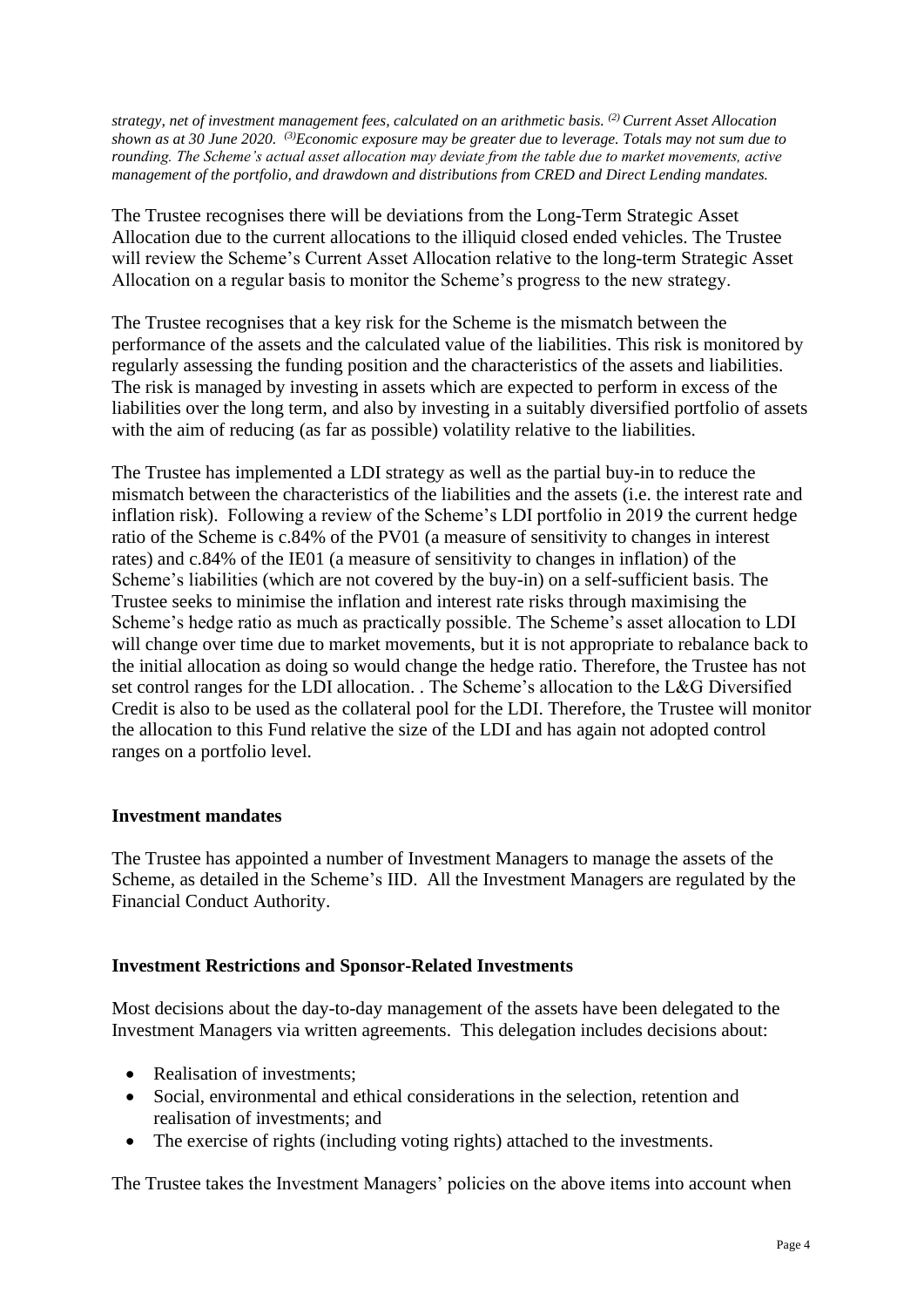selecting and monitoring them.

The Financial Reporting Council set out a series of seven principles known as the Stewardship Code to provide a framework for good practice for institutional investors that directly manage assets. The Trustee is supportive of the Stewardship Code and will monitor their relevant Investment Managers' compliance on an annual basis.

Regarding sponsor-related investments as defined in the Pensions Act 1995 and the Occupational Pension Schemes (Investment) Regulations 2005, other than to the extent that pooled funds are invested in securities issued by Betfred Group Limited (or any other related group company), the Scheme's Investment Managers are not permitted to invest in such securities without the Trustees' prior consent. Where the Scheme invests in pooled vehicles that may hold sponsor-related investments the total exposure to sponsor-related investments is not expected to exceed 5% of the Scheme's value. The Trustee monitors its sponsorrelated investments on an annual basis.

## **Direct investments**

Direct investments, as distinguished by the Pensions Act 1995, are products purchased without delegation to an Investment Manager through a written contract. When selecting and reviewing any direct investments, it is the Trustees' policy to obtain appropriate written advice from their Investment Advisers.

The partial buy-in of pensioner liabilities held by Legal & General Assurance Limited provider is a direct investment.

### **Compliance**

This Statement has been prepared in compliance with the Pensions Act 1995, the Pensions Act 2004, and the Occupational Pension Schemes (Investment) Regulations 2005. Before preparing or subsequently revising this Statement, the Trustee consulted the sponsoring employer and took appropriate written advice. The Statement is reviewed at least every three years, and without delay after any significant change in investment policy.

### **Financially Material Considerations**

The Trustee considers that financially material considerations, including environmental, social and corporate governance (ESG) factors (such as climate change) and risks related to these factors can contribute to the identification of investment opportunities and financially material risks, and can have a material impact on investment risk and return outcomes, over a time horizon which is the length of time that members' retirement benefits require to be funded by the investments in the Scheme.

The Trustee also recognises that long-term sustainability issues, particularly climate change, present risks and opportunities that increasingly may require explicit consideration.

As noted above, the Trustee has delegated day to day management of the Scheme's assets to investment managers as further noted on page 6. Consequently, the Trustee recognises that its ability to directly influence the actions of investee companies is limited.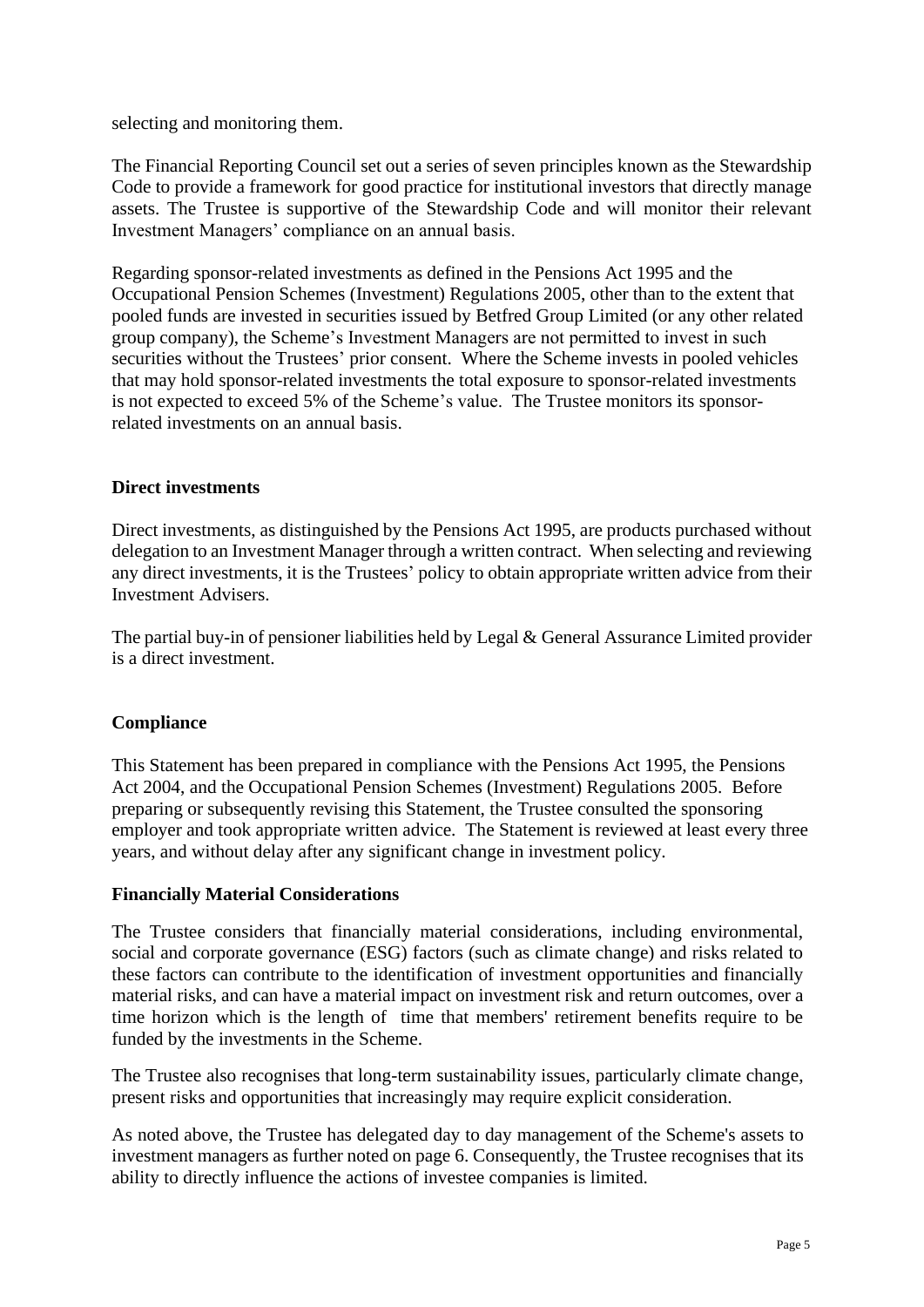The Trustee therefore expects the Scheme's investment managers to take ESG factors, including climate change, into account when exercising the rights attaching to the Scheme's investments, and in setting their policies in relation to the selection, retention and realisation of investments. Any decision should not apply personal ethical or moral judgments to these issues but should consider the sustainability of business models that are influenced by them. The Trustee will review any reports which the investment managers produce concerning their approach to financially material considerations and discuss further with their Investment Adviser where appropriate. More information on the Trustees policies in relation to the investment management arrangements for the Scheme is provided in appendix A.

## **Non Financial Matters (Including Member's Views)**

As noted in the risk table on page 3, non-financial matters are taken into account in the selection, retention and realization of investments.

The views of members and other beneficiaries in relation to ethical considerations, social and environmental impact, or present and future quality of life, are not considered in the selection, retention and realisation of investments within the Scheme. The Trustee will review its policy towards this as appropriate.

## **Voting and Engagement**

The Trustee believes that good stewardship helps create and preserve value for companies and markets. The Trustee's policy in relation to the exercise of rights (including voting rights) attaching to investments is that they should be exercised by each investment manager to whom the day to day responsibilities have been delegated. The Trustee believes that this will ultimately be in the best interests of the Scheme and undertaking engagement activities in respect of investments, is that the Trustee wishes to encourage best practice in terms of stewardship.

The Trustee recognises that, for the reasons outlined above, its ability to directly influence stewardship matters is limited.

The Trustee therefore expects its investment managers to discharge their responsibilities in respect of investee companies in accordance with their own corporate governance policies and current best practice, including the UK Corporate Governance Code and UK Stewardship Code.

### **Monitoring**

The Trustee considers how ESG, climate change and stewardship is integrated within the processes of its investment managers. The Scheme's Investment Adviser will provide the Trustee with reporting on a regular basis, and at least annually, on ESG integration progress, stewardship, and monitoring. The Trustee will engage with their Investment Adviser to request additional information where necessary.

Should the Trustee seek to appoint a new manager, it will appoint a manager who complies with the following criteria (unless there is a good reason why the manager does not satisfy each criteria):

- o They have a responsible Investment (RI) Policy/ Framework
- o ESG factors are implemented via the Investment Process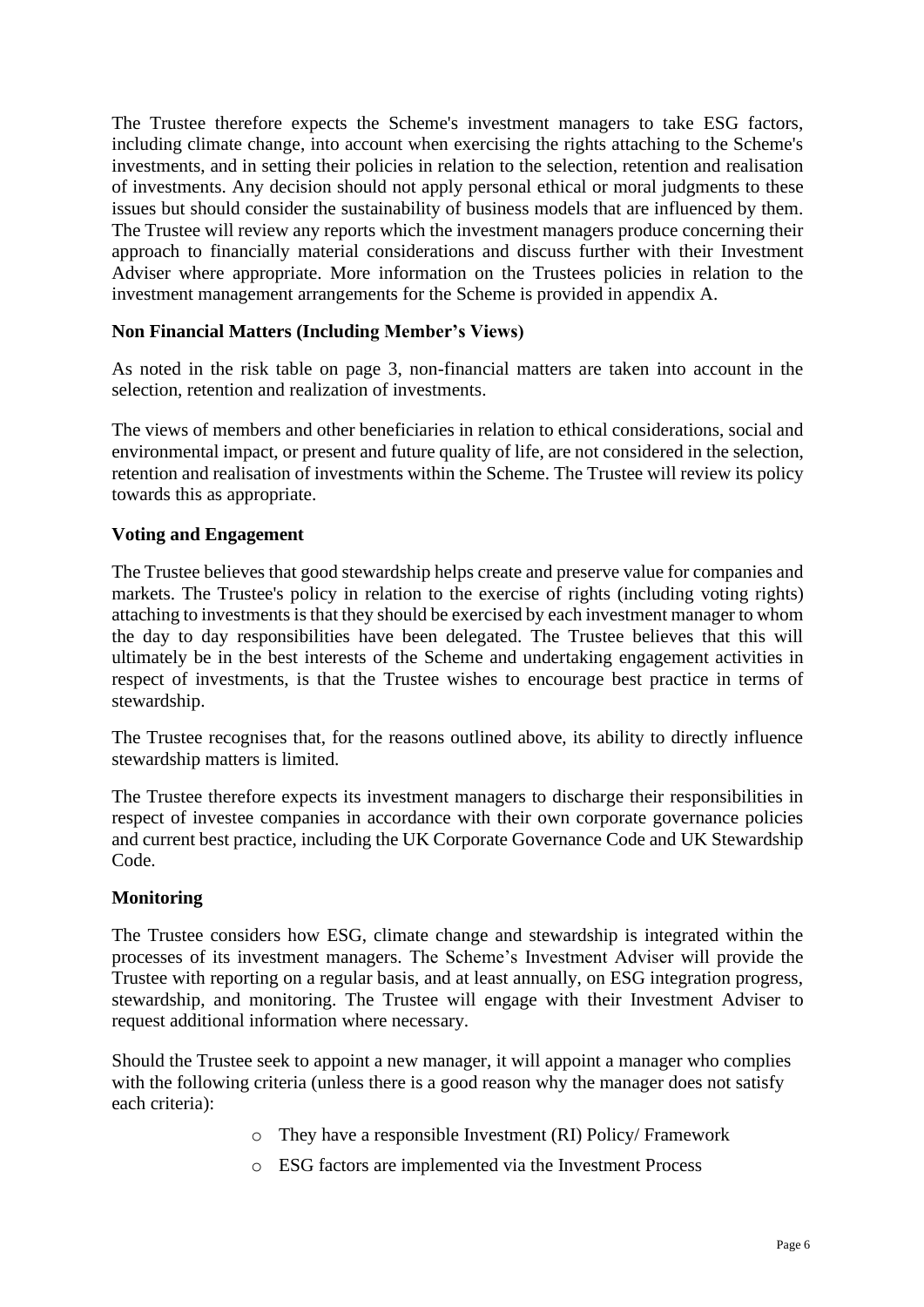- o They have a track record of using engagement and any voting rights to manage ESG factors
- o They provide ESG specific reporting
- o They are a UN PRI Signatory

Date: 28 September 2020

**For and on behalf of the Trustee of The Horserace Totalisator Board (1968) Pension Scheme**